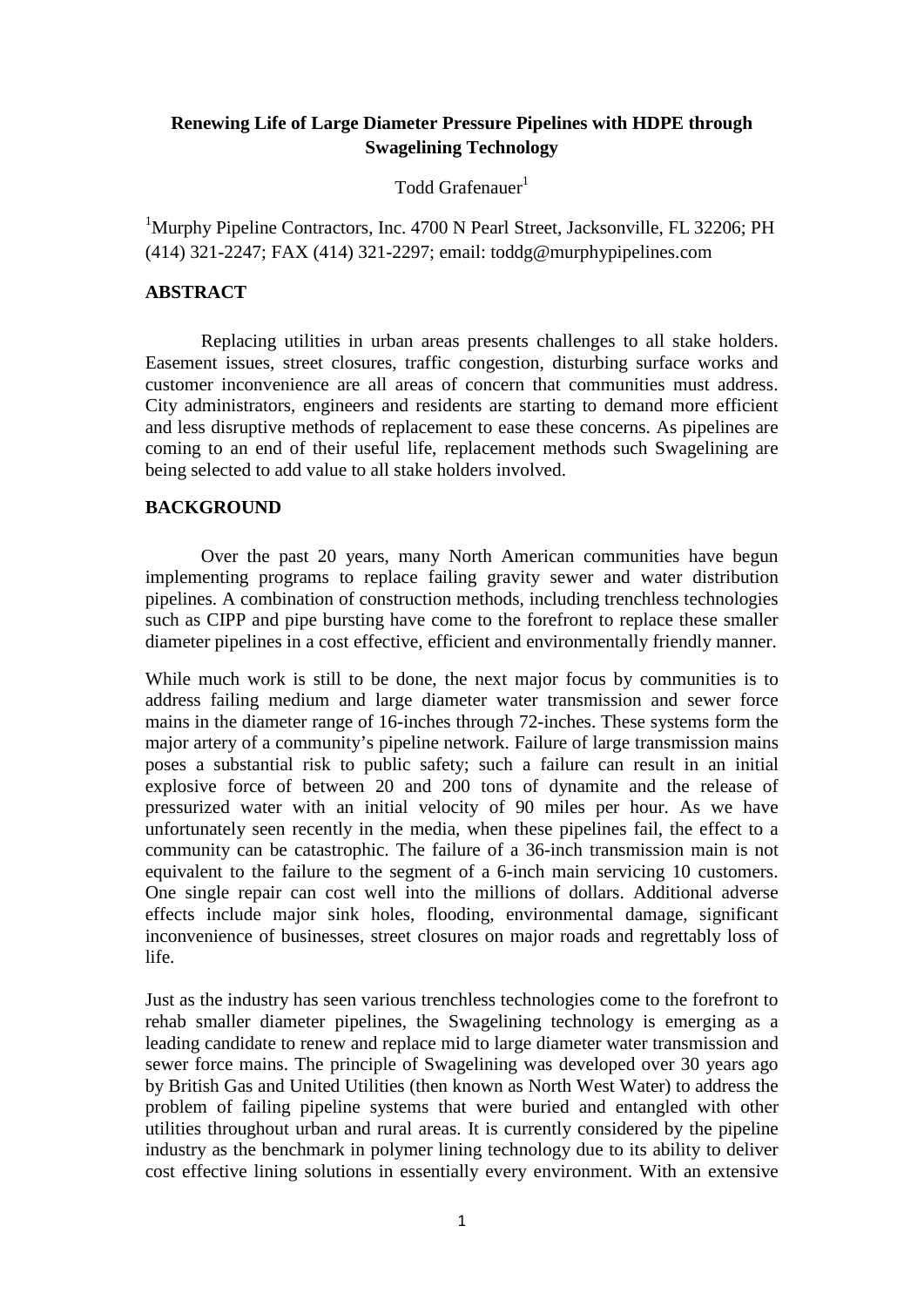list of successfully completed projects across the globe, the technology has been proven in many extreme projects spanning three decades onshore and subsea. Projects have been completed for water, sewer force main, mining, hydrocarbons, chemicals, bulk products and gas distribution.

# **DESCRIPTION**

Specifying an HDPE pipe with an outside diameter larger in size than the inside of the host pipe, Swagelining reduces the HDPE pipe temporarily below the ID of the host pipe allowing it to be inserted (See Figure 1). While the towing load keeps the liner pipe under tension, it remains in its reduced size. The HDPE pipe remains fully elastic throughout the reduction and installation process. As the liner pipe is not permanently deformed by Swagelining, the release of the towing load after insertion is the catalyst for the liner to revert back towards its original size. As its original size is larger than that of the host pipe, the HDPE pipe expands until it is halted by the inside diameter of the host pipe. This produces a residual strain that is locked in the liner and maintains pressure against the inside of the host pipe, even in the absence of internal pressure from the product conveyed. A digital animation that illustrates this concept is available at [www.swagelining.com.](http://www.swagelining.com/)



**Figure 1: Swagelining Process**

The effectively natural 'tight' or 'compression fit' produced by Swagelining is accepted as exchanging an existing failing pipeline with a composite pipe in its place. The HDPE provides the very long term corrosion protection barrier for the corroding pipe while the structural strength required to maintain pipeline operating pressure is delivered through the existing pipe. In circumstances where the host pipe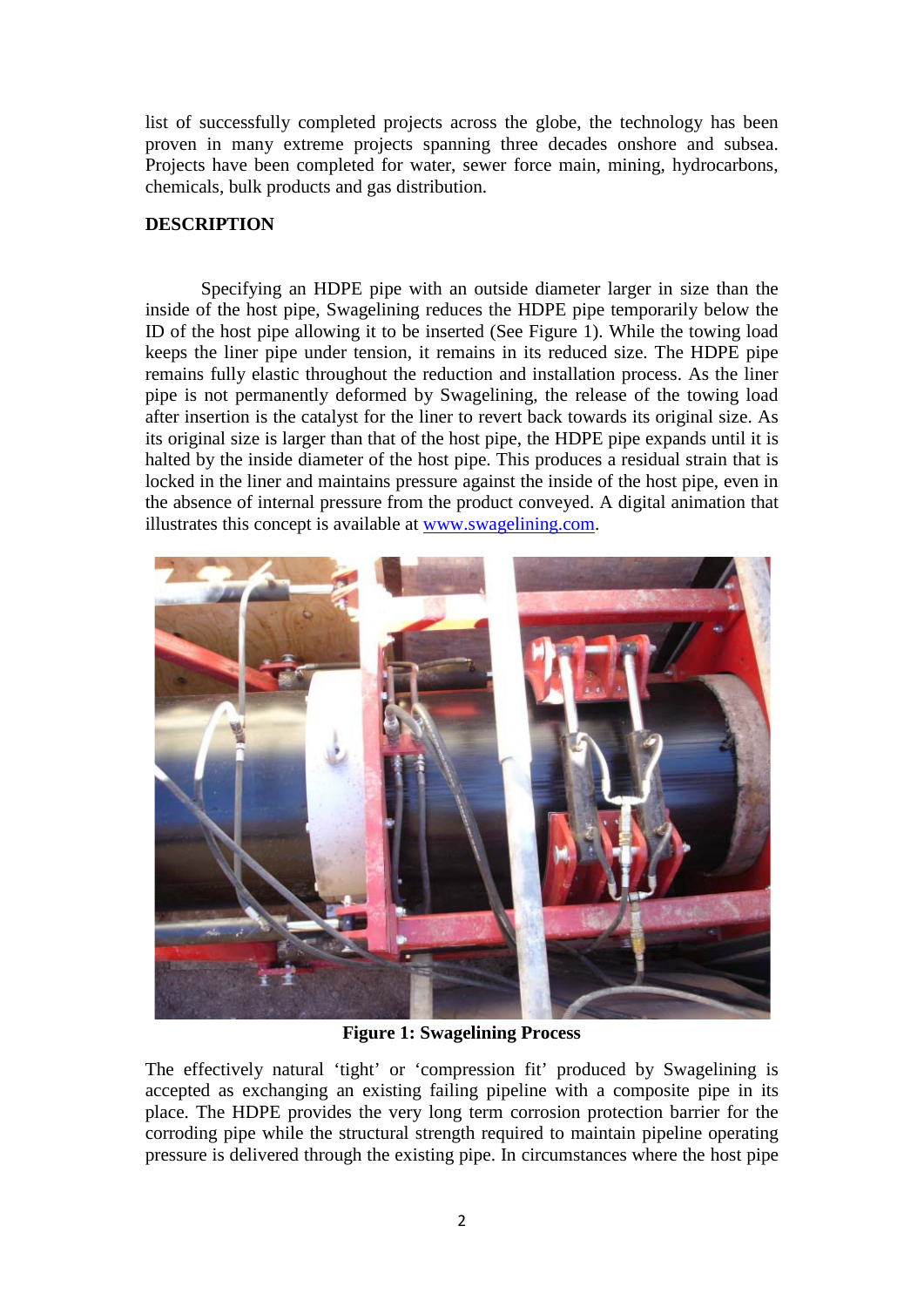can no longer provide pressure retaining capability, Swagelining can insert a structural HDPE for almost any size of pipeline diameter.

Replacing large diameter pipelines incurs unique engineering and construction challenges, and therefore may limit the number of feasible construction methods. As large diameter mains can be located in high profile areas, attaining easements for relocation is often not an option. Maintaining the existing pipeline alignment, through the use of Swagelining, eliminates the need for utility relocates and easement concerns. In rural and environmentally sensitive areas, following the existing utility path reduces environmental concerns and permitting. In addition to following the existing utility path, one of Swagelining technologies key attributes is the resulting 'compressive tight' fit of the HDPE (See Figure 2), as described above. This allows for the maximum bore path as all annular space is eliminated, and rules out the need for grouting. The 'compressive fit' is also important to maintain the HDPE against vacuum collapse or in the absence of pressurized fluid.

On the job site, typical production ranges from 1,000 to 5,000 feet in a single continuous pull. This is critical to speed installation when many projects are undertaken during dry weather periods, with limited shut down. The long pull distances also contribute to minimizing excavations, including reducing the number of required connection points. As the installed HDPE represents one long continuous fused pipeline, the reduction in connection points also reduces the potential for leakage to occur in the future.



**Figure 2: Compressive Tight Fit**

## **HISTORY**

Over the years, the Swagelining technology has been selected to renew numerous medium and large diameter water transmission and sewer force main projects throughout the US. This work includes some recent high profile work in Texas and Colorado, as described in the case studies below. These projects demonstrate the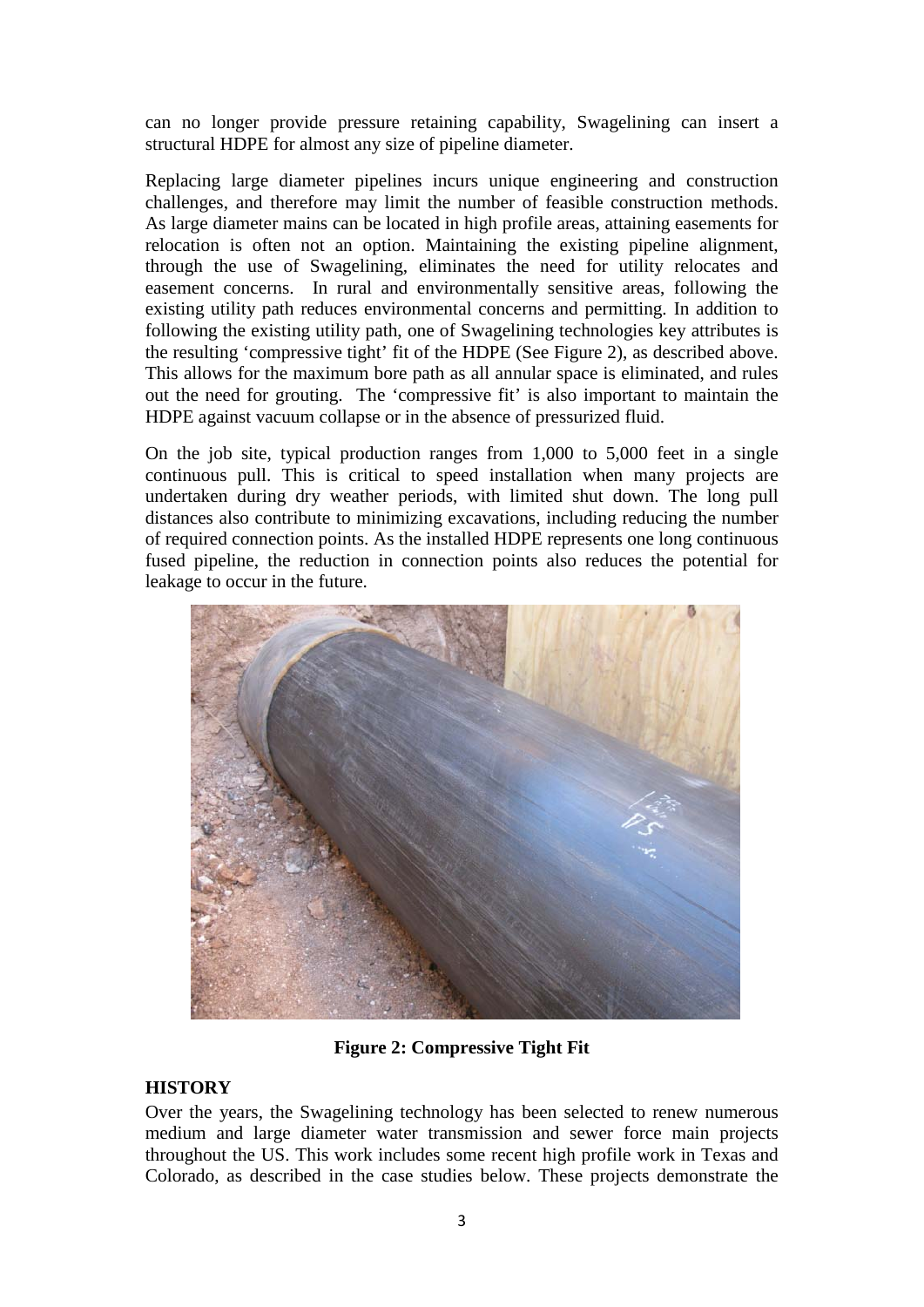unique engineering and construction challenges that ultimately lead to selection of the Swagelining technology. While many construction methods were considered during the pre-design phase, the Swagelining technology was recognized as being the most advantageous long term solution.

With over three decades of history, the Swagelining technology has combined engineering, research and development, advanced HDPE materials and connectors to deliver long term solutions to renew the life of medium and large diameter water transmission and sewer force mains.

# **Case Studies**:

Two recent Swagelining projects highlight the unique engineering and construction requirements that ultimately lead to the selection of the technology.

(1) An existing 30-inch water transmission main, traveling through the heart of a major Texas community, and installed in 1927, required renewal. The design engineering team needed to select a construction method to renew the existing main. The transmission main was located in a tight utility corridor and passed through major intersections. As the pipeline is a major artery of the city's pipeline network, the transmission main moves water from a pump station to feed the north end of the city. Even of more importance than maintaining the existing utility path, was maintaining the existing flow and capacity of the pipeline. A resulting 'compressive tight' fit of the HDPE provides the same or better flow rate due to the C-factor of the new smooth walled pipe material. The HDPE also provided a long term design life, in excess of 100 years. An additional requirement of the project was to complete the work within a short dry weather period. With installation distances over 1,800 feet in continuous pull lengths, the project was completed well under the allotted time.



**Figure 3: Texas Swagelining Installation**

(2) A 24-inch raw water inverted siphon pipeline in Colorado, transporting mountain runoff to a reservoir, is a necessity of life for nearby town residents. The engineering design challenges included the location of the pipeline in an environmentally sensitive area, starting from Salt Lick Gulch on the north side of I-70, and then